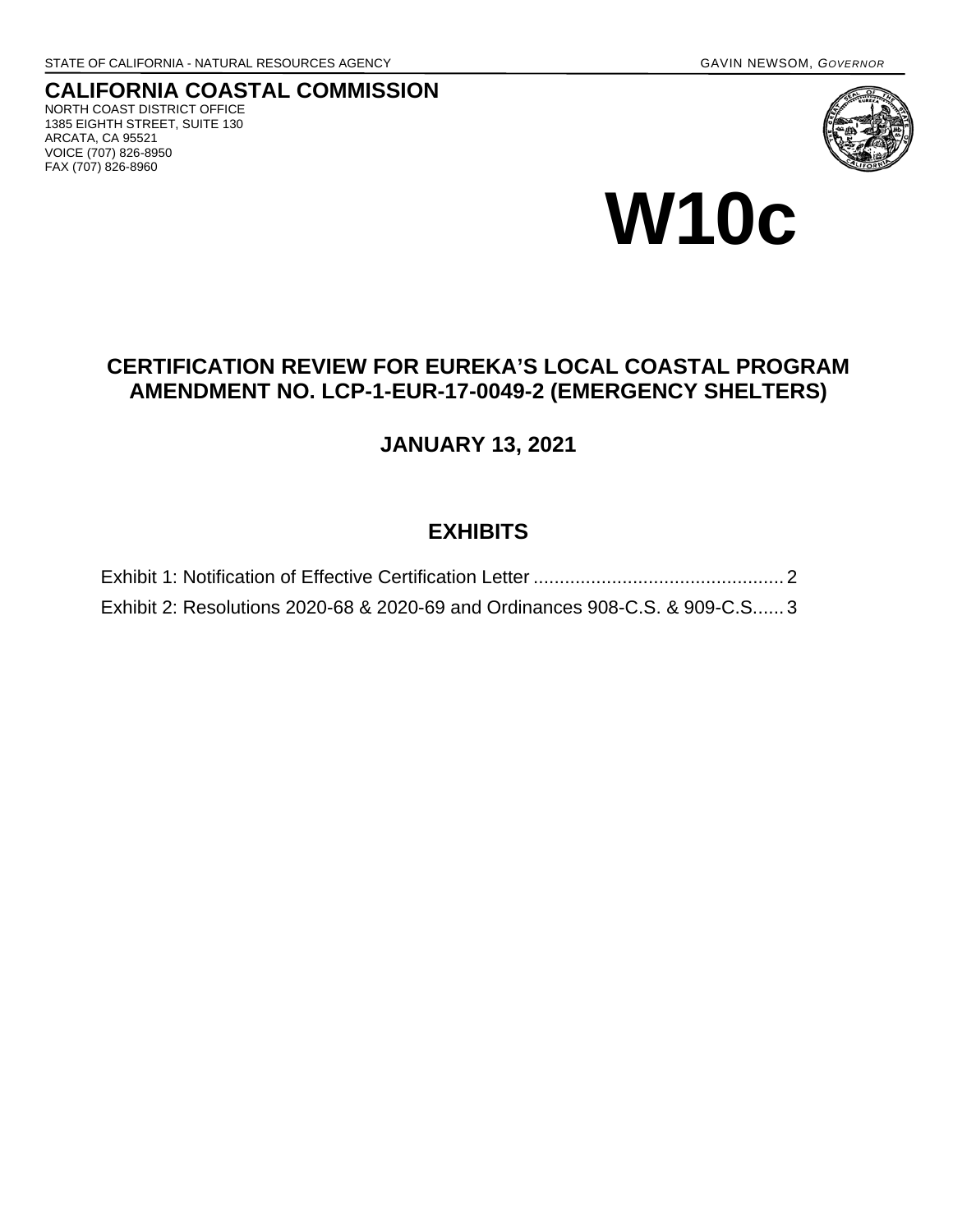## <span id="page-1-0"></span>**CALIFORNIA COASTAL COMMISSION** NORTH COAST DISTRICT OFFICE

1385 EIGHTH STREET, SUITE 130 ARCATA, CA 95521 VOICE (707) 826-8950 FAX (707) 826-8960



January 14, 2021

City of Eureka Attn: Kristen Goetz 531 K Street Eureka, CA 95501

RE: Effective Certification of City of Eureka Local Coastal Program (LCP) Amendment No. LCP-1-EUR-17-0049-2 (Emergency Shelters)

Dear Ms Goetz:

The Executive Director of the Coastal Commission has reviewed City Council Resolutions 2020-68 and 2020-69 and Ordinances 908-C.S. and 909-C.S. for effective certification of the City of Eureka's LCP Amendment No. LCP-1-EUR-17-0049-2, approved with suggested modifications by the Coastal Commission at its October 9, 2020 meeting. By its actions on December 1, 2020, the City has formally acknowledged and accepted the Commission's certification of the LCP amendment including the suggested modifications. The City is already issuing coastal development permits in conformance with the certified LCP for this area.

The Executive Director has found that the City's resolutions and ordinances fulfill the requirements of Section 13544(a) of Title 14 of the California Code of Regulations. In accordance with Section 13544(b) of the regulations, the Director has determined that the City's actions are legally adequate. The Coastal Commission concurred with this determination at its meeting of January 13, 2021.

Commission approval and the amendment process are now complete. Commission staff remains available to assist you and your staff as you continue to develop and implement the City's LCP. If you have any questions, please contact me at [cristin.kenyon@coastal.ca.gov.](mailto:cristin.kenyon@coastal.ca.gov)

Sincerely,

Cristin Keny

CRISTIN KENYON, AICP Supervising Analyst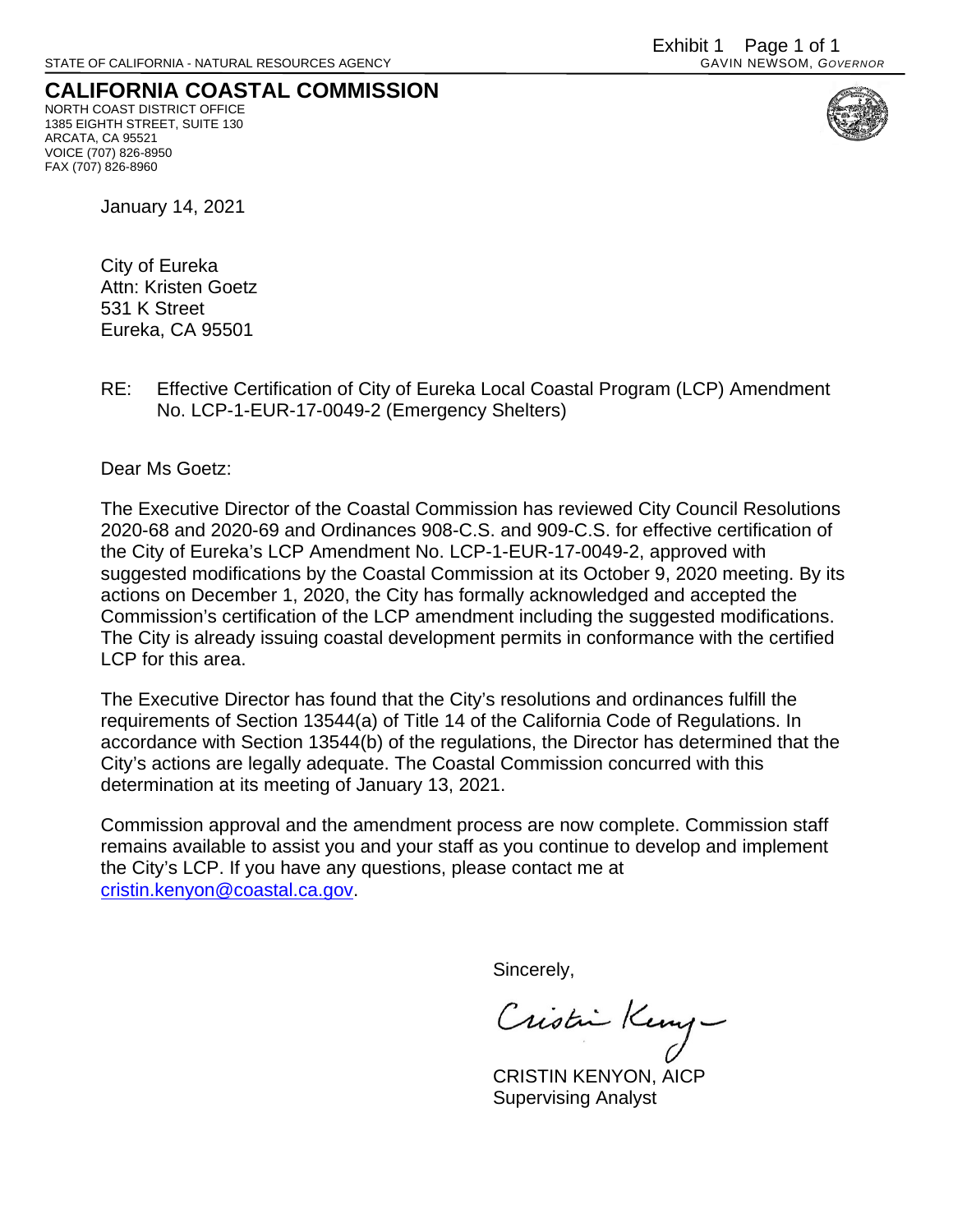### **RESOLUTION NO. 2020-68**

### <span id="page-2-0"></span>A RESOLUTION OF THE CITY COUNCIL OF THE CITY OF EUREKA APPROVING AN AMENDMENT TO THE LAND USE PLAN PORTION OF THE ADOPTED AND CERTIFIED CITY OF EUREKA LOCAL COASTAL PROGRAM FOR THE **EMERGENCY SHELTER LCP AMENDMENT AS MODIFIED BY THE CALIFORNIA COASTAL COMMISSION**

**WHEREAS**, on May 16, 2017, the City Council approved an amendment to the Local Coastal Program (LCP) to provide for the location of Emergency Shelters within the City as principally permitted land uses within the Service Commercial Zone District (CS), the Light Industrial Zone District (ML), and the General Industrial Zone District (MG) with the issuance of a shelter permit; and

**WHEREAS**, in addition to the text amendment, an amendment to the City's Land Use Plan was required to add the Emergency Shelter use to General Service Commercial (GSC), General Industrial (GI) and Limited Industrial (LI) land use designations; and

**WHEREAS.** on October 13, 2020, the California Coastal Commission (CCC) certified the LCP Amendment with modifications to remove references to SB2 from the Land Use designations, and add an emergency shelter definition, fix referencing errors, remove the requirements for a discretionary local shelter permit and unpayed open space, modify the parking standard, add a safety standard to address potential contamination, address environmental justice issues, and adding emergency shelters to the permitted uses on the Crowley site; and

**WHEREAS**, the modifications certified by the California Coastal Commission must be adopted by the City Council following review of the proposed modifications by the Planning Commission, pursuant to Eureka Municipal Code Sec. 10-5.2709.1; and

**WHEREAS, on November 9, 2020, the Planning Commission adopted a resolution** recommending the City Council approve the modifications to the Land Use Plan as certified by the Coastal Commission.

NOW, THEREFORE, BE IT RESOLVED by the City Council of the City of Eureka as follows:

Section 1. The City Council hereby modifies Table B-1 of Appendix B (Coastal Land Use Policy) of the Eureka General Plan as shown in Resolution Attachment A, to modify references to SB2 pertaining to emergency shelters.

Section 2. The City Council directs that the amendment to the Land Use Plan, Appendix B, Table B-1 supersede the previously adopted Land Use Plan, Appendix B, Table B-1 to modify references to SB2 pertaining to emergency shelters.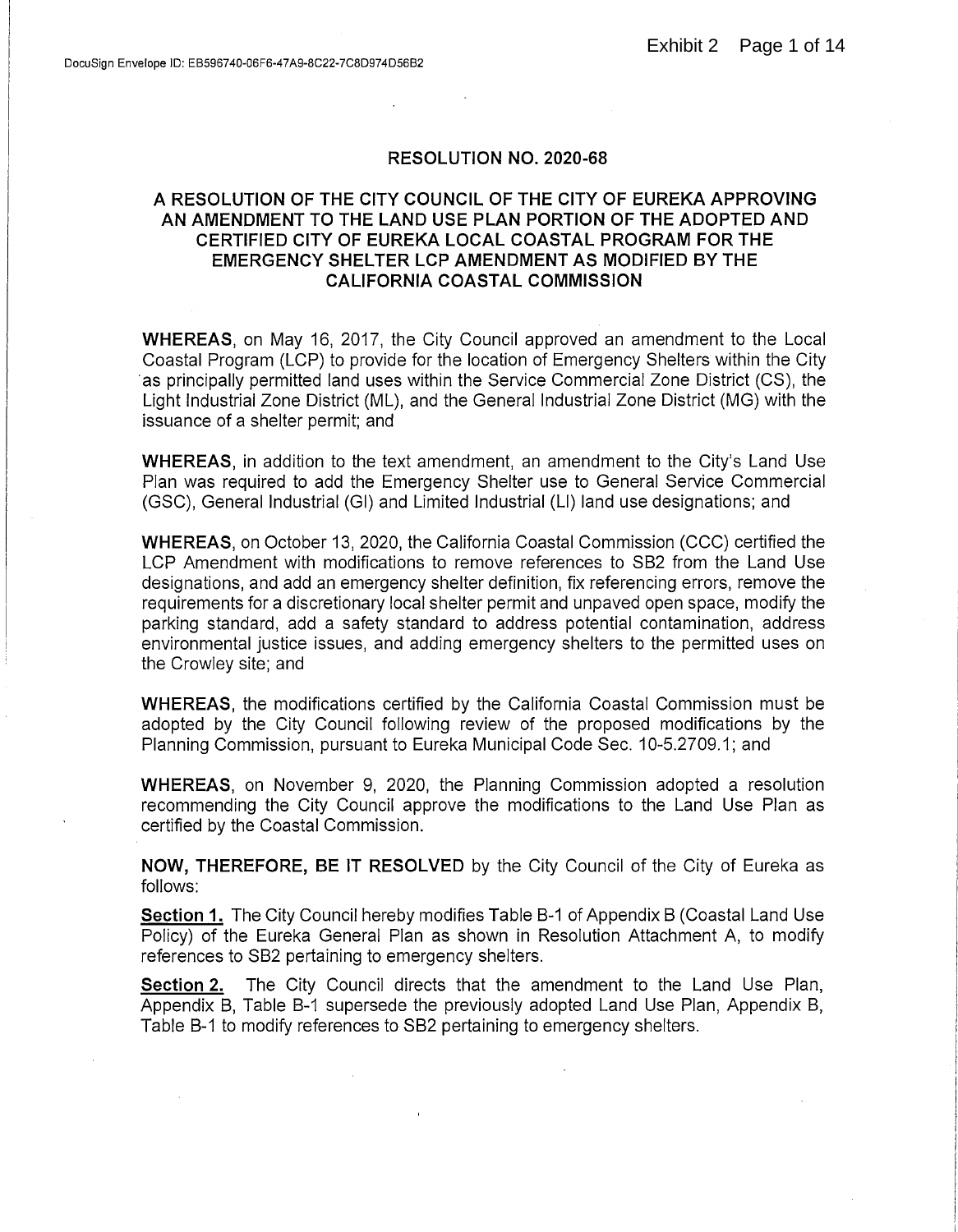Resolution No. 2020-68 Page 2

PASSED, APPROVED AND ADOPTED by the City Council of the City of Eureka in the County of Humboldt, State of California, on the 1<sup>st</sup> day of December, 2020 by the following vote:

AYES: COUNCILMEMBERS CASTELLANO, MESSNER, ARROYO, ALLISON **BERGEL** NOES: **COUNCILMEMBERS** ABSENT: **COUNCILMEMBERS** 

DocuSigned by:

Susan Seaman

-B5002050A04040B...<br>Susan Seaman, Mayor of the City of Eureka

Attest:

DocuSigned by:

Pamela 1. Powell

Pamela J. Powell, City Clerk

Approved as to Administration:

Approved as to form:

.<br>DocuSigned by:

DocuSigned by: Robert N. Black

Robert N. Black, City Attorney

Miles Slattery EF61475E9A1C4B0

Miles Slattery, City Manager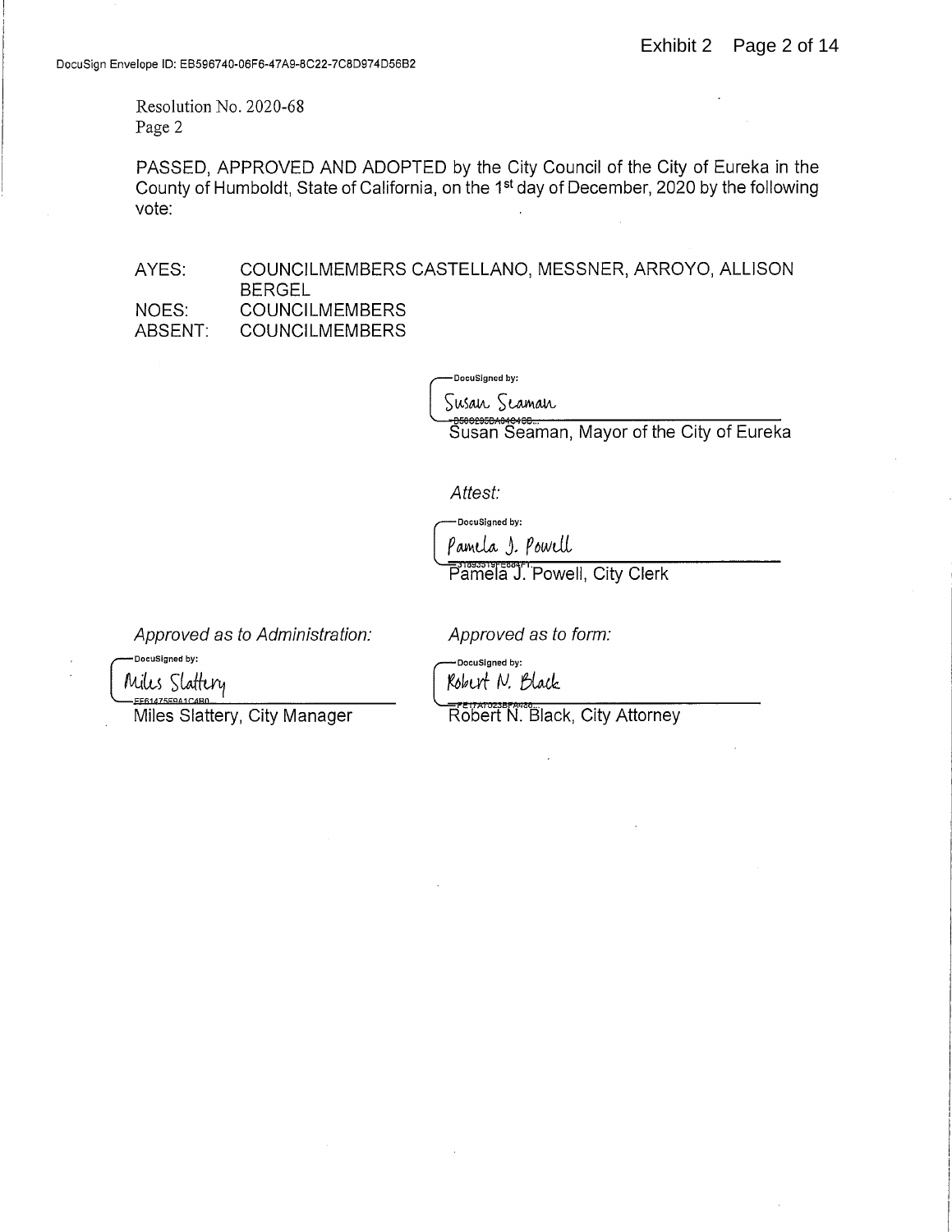DocuSign Envelope ID: EB596740-06F6-47A9-8C22-7C8D974D56B2

 $\ddot{\phantom{0}}$ 

 $\cdot$ 

# Attachment A to Resolution 2020-68

# TABLE B-1: General Plan - LCP Land Use Plan (LUP)

|               | <b>Conditional Uses</b>             | Processing of oil and gas,    |                            | electrical generating and<br>distribution facilities,<br>animal and fish reduction |                            | gas<br>and<br>plants oil     | pipelines, offices.          |                                 |                             |                               | Drive-in theaters, drive-in<br>service | restaurants, mobile home     | and trailer parks.           |                             |                               |                              |                             |                            |                               | Professional and business | offices, retail sales, oil and | gas pipelines.                 |                          | repair,                 |                               |                             |                               |
|---------------|-------------------------------------|-------------------------------|----------------------------|------------------------------------------------------------------------------------|----------------------------|------------------------------|------------------------------|---------------------------------|-----------------------------|-------------------------------|----------------------------------------|------------------------------|------------------------------|-----------------------------|-------------------------------|------------------------------|-----------------------------|----------------------------|-------------------------------|---------------------------|--------------------------------|--------------------------------|--------------------------|-------------------------|-------------------------------|-----------------------------|-------------------------------|
|               | Principal Use(s)                    | General manufacturing, boiler | works, concrete mixing and | hatching, chemical products                                                        | manufacture, breweries and | distilleries, meats products | and packaging,<br>processing | products<br>steel<br>structural | emergency<br>manufacturing. | shelters [1] pursuant to SB2. | stores,<br>Retail                      | amusement<br>establishments, | wholesale<br>establishments, | businesses, restaurants and | soda fountains (not including | drive-in establishments) and | offices, emergency shelters | Lleursuant to SB2.         |                               | manufacturing<br>Light    | processing plants, machine     | shops, storage yards, trucking | automobile<br>terminals, | and<br>servicing        | warehousing, wholesaling, and | existing offices, emergency | shelters [1] pursuant to SB2. |
| $\frac{1}{2}$ | Purpose(s)                          | To provide sites suitable for | the development of general | and heavy industrial uses,                                                         | and emergency shelters     | LI pursuant to SB2.          |                              |                                 |                             |                               | To provide appropriately               | located areas for retail and | commercial<br>wholesale.     | establishments that offer   | commodities and services      | required by residents of the | city and its surrounding    | market area, and emergency | shelters [1] pursuant to SB2. | To provide sites for      | industries that can operate    | in close proximity to          | commercial uses with     | minimum adverse impact, | and emergency shelters        | Llpursuant to SB2.          |                               |
|               | $LCP-IP$ (Zoning)<br>Designation(s) | MG General                    | Industrial                 |                                                                                    |                            |                              |                              |                                 |                             |                               | CS Service                             | Commercial                   |                              |                             |                               |                              |                             |                            |                               | ML Limited                | Industrial                     |                                |                          |                         |                               |                             |                               |
|               | Designation(s)<br>LCP-LUP           | GI General                    | Industrial                 |                                                                                    |                            |                              |                              |                                 |                             |                               | <b>GSC</b> General                     | Service                      | Commercial                   |                             |                               |                              | HSC<br>Highway<br>Service   |                            | Commercial                    | LI Light                  | Industrial                     |                                |                          |                         |                               |                             |                               |
|               | Designation(s)<br>සි                | GI General                    | Industrial                 |                                                                                    |                            |                              |                              |                                 |                             |                               | <b>GSC</b> General                     | Service                      | Commercial                   |                             |                               | <b>HSC</b>                   | Highway<br>Service          |                            | Commercial                    | LI Light<br>Industrial    |                                |                                |                          |                         |                               |                             |                               |

Note: [1] Emergency shelters are included to comply with Senate Bill 2 (Cedillo, 2007)

 $\sqrt{2}$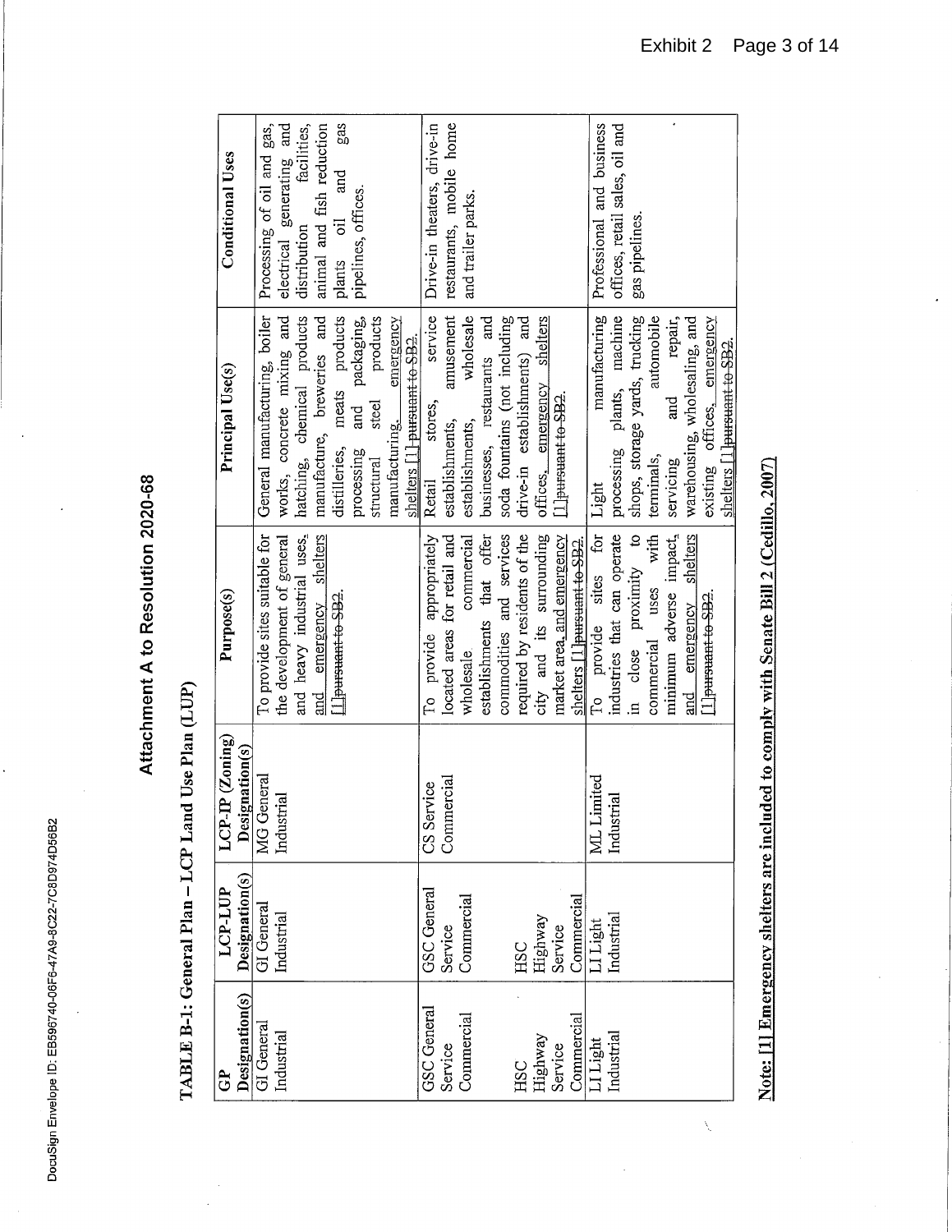### **RESOLUTION NO. 2020-69**

### A RESOLUTION OF THE CITY COUNCIL OF THE CITY OF EUREKA APPROVING AN AMENDMENT TO THE LAND USE PLAN PORTION OF THE ADOPTED AND CERTIFIED CITY OF EUREKA LOCAL COASTAL PROGRAM FOR THE CROWLEY SITE LCP AMENDMENT AS MODIFIED BY THE **CALIFORNIA COASTAL COMMISSION**

**WHEREAS.** on January 21, 2020, the City Council approved an amendment to the Local Coastal Program (LCP) for parcel 019-271-004 to be zoned Service Commercial (CS) and have a land use designation of General Service Commercial (GSC), and to add a Qualified (Q) Combining District designation to the zoning; and

**WHEREAS, the purpose of the LCP Amendment was to facilitate immediate development** of housing on the subject parcel; and

**WHEREAS, on October 13, 2020, the California Coastal Commission (CCC) certified the** LCP Amendment with modifications to create a new land use designation and modify Table B-1 in Appendix B of the City of Eureka's certified Land Use Plan; and

**WHEREAS**, the modifications certified by the California Coastal Commission must be adopted by the City Council following review of the proposed modifications by the Planning Commission, pursuant to Eureka Municipal Code Sec. 10-5.2709.1; and

**WHEREAS, on November 9, 2020, the Planning Commission adopted a resolution** recommending the City Council approve the modifications to the Land Use Plan as certified by the Coastal Commission.

**NOW, THEREFORE, BE IT RESOLVED** by the City Council of the City of Eureka as a state follows:

**Section 1.** The City Council hereby modifies the existing certified LUP as described below to add a new Mixed-Use Limited (MUL) Land Use Designation and amend the Land Use Map to apply the MUL designation to Parcel 019-271-00.

Section 2. The City Council hereby amends the "Land Use Designations" subsection of Part II (Goals, Policies, and Programs), Section 1 (Land Use and Community Design) of the Eureka General Plan to add a "Mixed-Use Limited" designation under "Commercial Designations" as follows:

### Mixed-Use Limited (MUL)

The MUL designation provides for limited-intensity temporary uses including residential, commercial, and public facilities uses.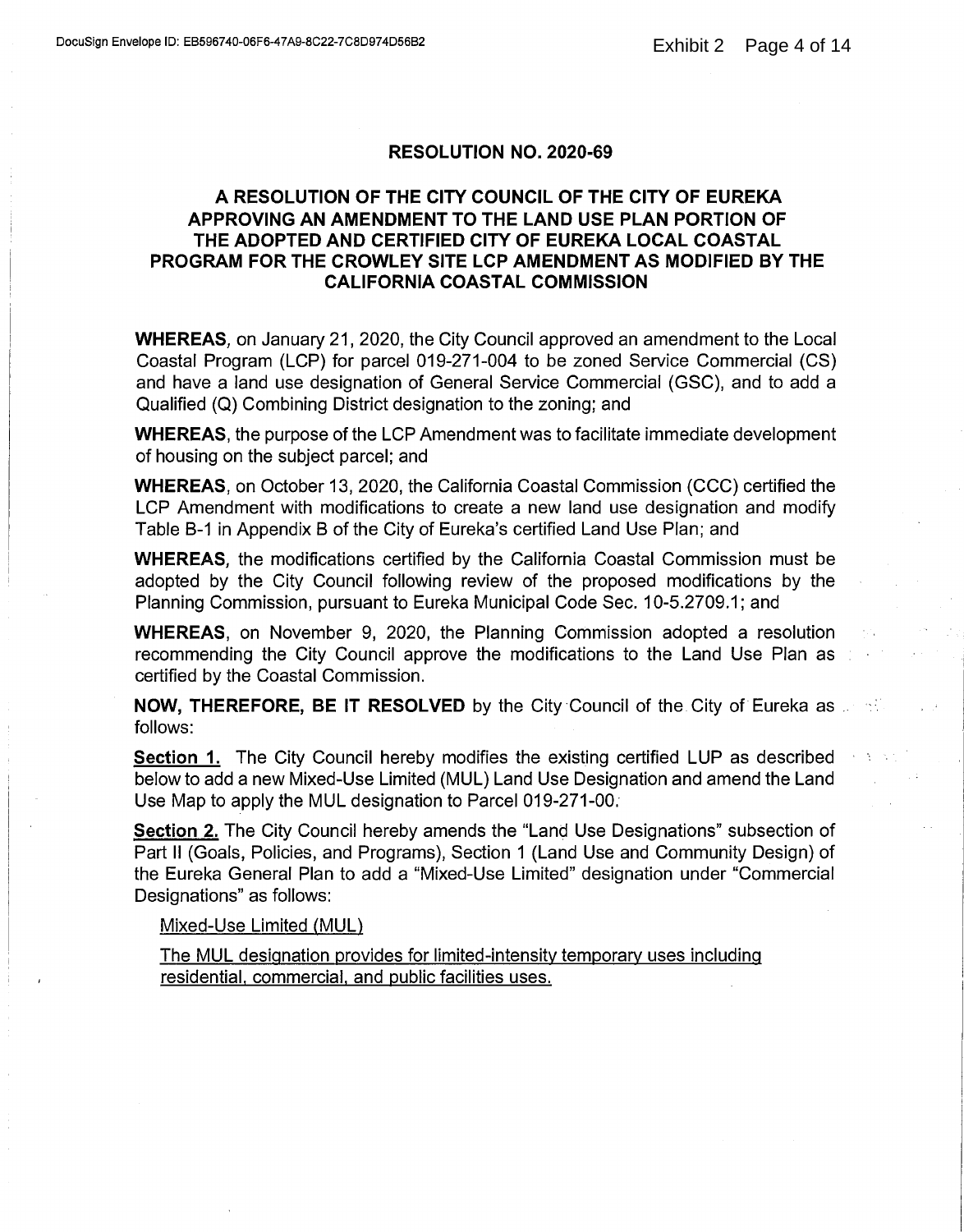RESOLUTION NO. 2020-69 Page 2

Section 3. The City Council hereby amends Table B-1 of Appendix B (Coastal Land Use Policy) of the Eureka General Plan to add a "Mixed-Use Limited" designation as follows:

| LCP-LUP<br>Designation             | LCP-IP<br>(Zoning)<br>Designation                                                                                                                                                                                                                       | Purpose(s)                                                                                                                                                                                                                             | <b>Principal Uses</b>                                                                                                                                                                                                                         | Conditional<br><b>Uses</b> |
|------------------------------------|---------------------------------------------------------------------------------------------------------------------------------------------------------------------------------------------------------------------------------------------------------|----------------------------------------------------------------------------------------------------------------------------------------------------------------------------------------------------------------------------------------|-----------------------------------------------------------------------------------------------------------------------------------------------------------------------------------------------------------------------------------------------|----------------------------|
| <b>MUL</b><br>Mixed-Use<br>Limited | <u>cs</u><br>Service<br><u>Commercial</u><br>with<br>Q<br>a<br>Combining<br><b>District</b><br>to<br>limit<br>residential,<br>commercial,<br>public<br>and<br><u>faci</u> litv<br>uses<br>consistent<br>with<br>site-<br>specific<br><u>constraints</u> | allow<br>То<br>following<br>limitedintensity<br>temporary uses:<br>residential,<br>commercial, and<br>facilities<br>public<br>uses on parcels<br>with<br>coastal<br>resource and/or<br><u>hazard</u><br><u>coastal</u><br>constraints. | following<br>theThe<br>limited-intensity<br>temporary<br>uses:<br>multi-<br>family<br>residential,<br>public<br>utility<br>and public<br>service<br>infrastructure,<br>and<br>commercial<br><u>and</u><br>uses;<br>emergency<br>shelters [1]. | None.                      |

Note: [1] Emergency shelters are included to comply with Senate Bill 2 (Cedillo, 2007)

Section 4. The City Council directs that the amendment to the Land Use Plan Map, and the Land Use Plan, Appendix B, Table B-1 supersede the previously adopted Land Use Plan Map and Land Use Plan, Appendix B, Table B-1 to allow emergency shelters in the Mixed Use Limited (MUL) land use designation.

 $\sim$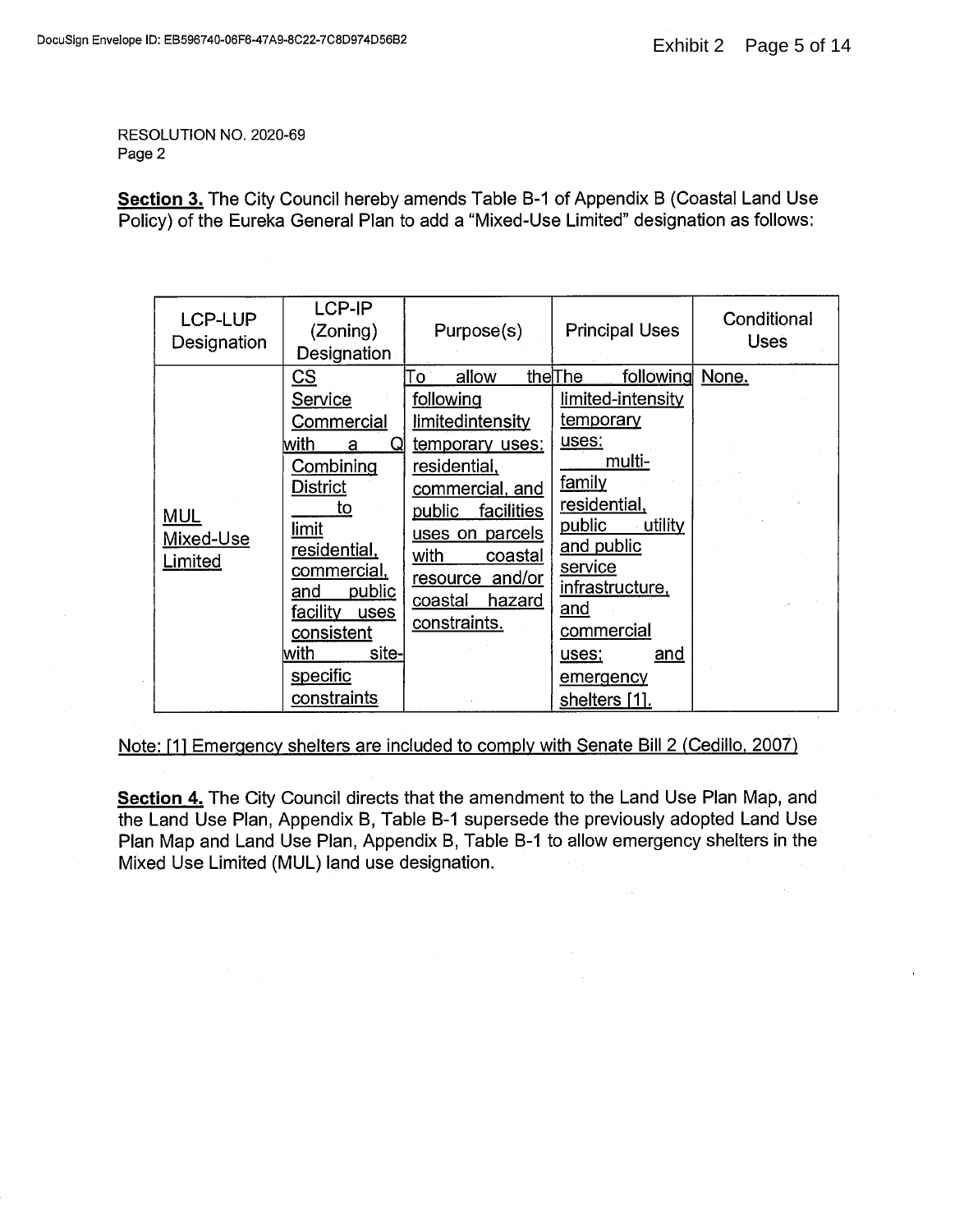RESOLUTION NO. 2020-69 Page 2

PASSED, APPROVED AND ADOPTED by the City Council of the City of Eureka in the County of Humboldt, State of California, on the 1<sup>st</sup> day of December, 2020 by the following vote:

AYES: COUNCILMEMBERS CASTELLANO, MESSNER, ARROYO, ALLISON, **BERGEL** NOES: **COUNCILMEMBERS** ABSENT: **COUNCILMEMBERS** 

-DocuSigned by:

Susan Seaman  $\sum_{i=1}^{n} a_i = a_i = a_i = a_i = a_i$ 

Susan Seaman Mayor of the City of Eureka

Attest:

DocuSigned by:

Pamela S. Powell

**Pamela J. Powell City Clerk** 

Approved as to Administration:

**Contract Street** 

-DocuSigned by:

Miles Slattery

Miles Slattery **City Manager** 

Approved as to Form:

-DocuSigned by: Robert N. Black

==17A7023BFA486 Robert N. Black **City Attorney**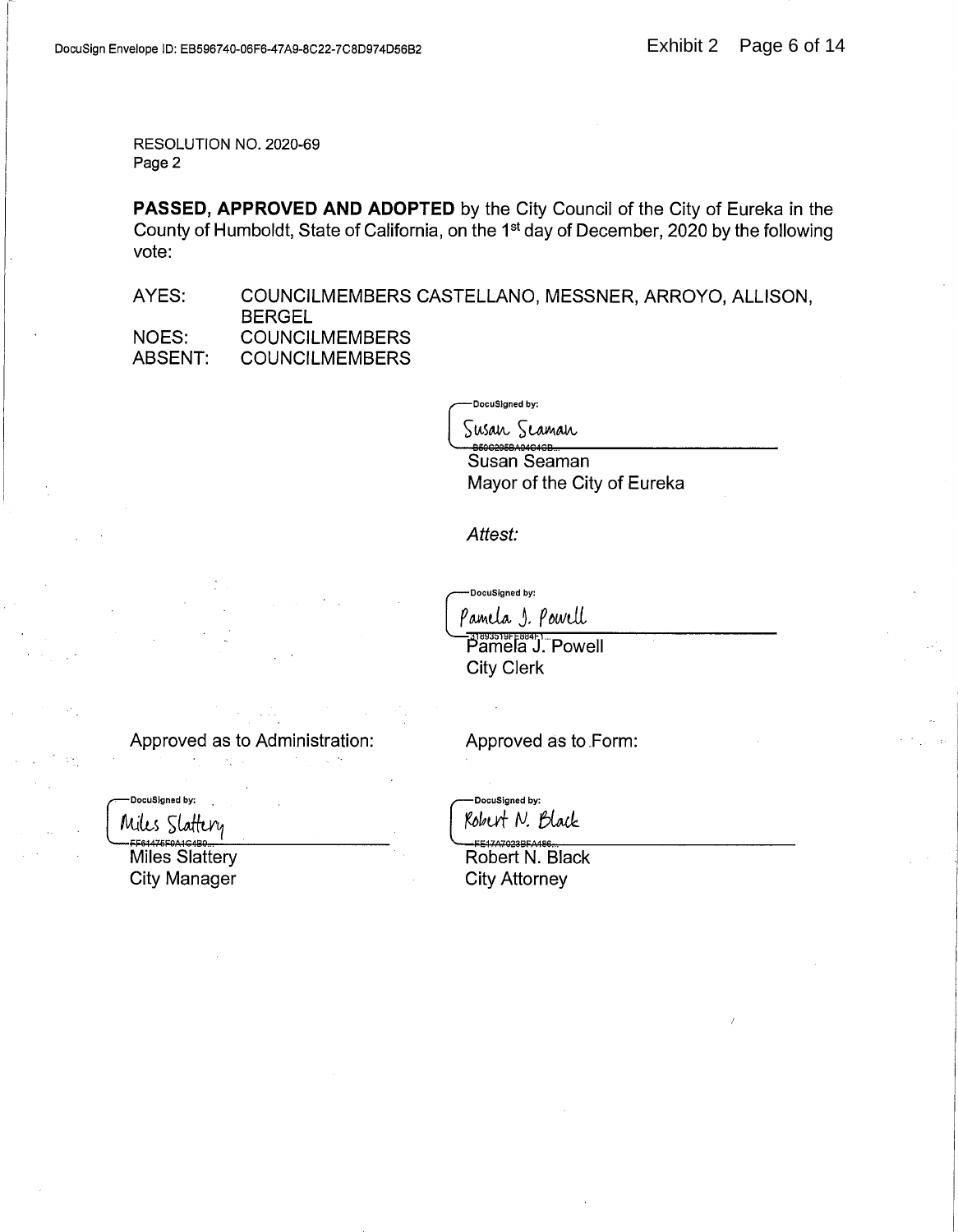**BILL NO. 990-C.S.** ORDINANCE NO. 908-C.S.

### AN ORDINANCE OF THE CITY OF EUREKA AMENDING EUREKA MUNICIPAL CODE TITLE 10 CHAPTER 5 ARTICLE 2.5 OF THE IMPLEMENTATION PLAN OF THE ADOPTED AND CERTIFIED LOCAL COASTAL PROGRAM PERTAINING TO EMERGENCY SHELTERS

### Be It Ordained By The Council Of The City Of Eureka As Follows:

Section 1.

Title 10. Chapter 5. Article 2.5 is hereby amended to read as follows:

### Sec. 10-5.250. Purpose and Intent.

In addition to the objectives prescribed in Sec.10-5.102 of this chapter, this section is added to achieve the following purposes:

(a) To comply with Senate Bill 2 (Cedillo, 2007) which amended state housing law to require local governments identify at least one zone of sufficient capacity where emergency shelters are permitted by right.

(b) To provide for the placement of emergency shelters within the City as principally permitted uses subject to the same level of entitlement requirement as other principally permitted uses within the same zoning district;

(c) To address the special needs and characteristics of emergency shelters;

(d) To ensure housing provided by emergency shelters will meet building, health, safety and access standards;

(e) To provide sufficient open space, parking and circulation to meet the needs of the emergency shelter:

(f) To provide compatibility with other uses allowed within the zoning districts in which emergency shelters are located; and

(g) To provide a safe environment for persons at emergency shelters.

### Sec. 10-5.251. Definition

For the purposes of this section, the following definition shall apply:

"Emergency shelter" shall mean a building or open space providing housing with minimal supportive services for homeless persons that is limited to occupancy of six months or less. No individual or household may be denied emergency shelter because of an inability to pay.

### Sec. 10-5.252 Emergency shelters in permitted zones.

Emergency shelters shall be principally permitted land uses within the Service Commercial Zoning District (CS), the Light Industrial Zoning District (ML), and the General Industrial Zoning District (MG). Emergency shelters located within the Coastal Zone shall comply with Article 29 (Coastal Development Permit Procedures).

### Sec. 10-5.253 Shelter Development Standards.

All emergency shelters located within the City shall comply with the development standards contained within this section.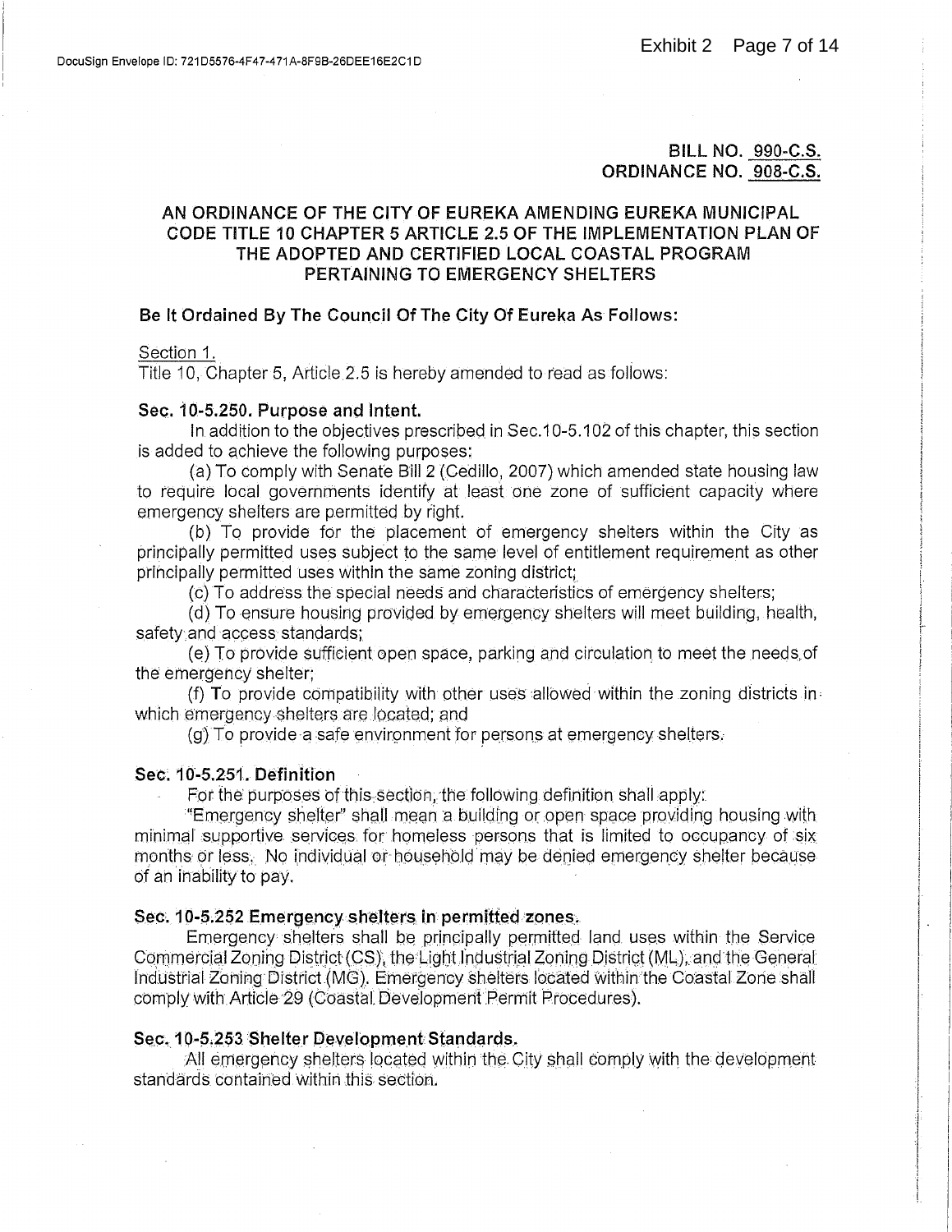### ORDINANCE NO. 908-C.S.

Page 2

 $(a)$ If the site on which an emergency shelter is proposed to be located contains hazardous materials, remediation must be completed to a residential use standard before the site can be used for an emergency shelter.

Building plans shall include all applicable development standards contained  $(b)$ within Sections 10-5.253.1 and 10-5.253.2, and shall be approved prior to issuance of a building permit for a proposed shelter.

### 10-5,253.1 Buildings.

(a) Buildings used as emergency shelter sites shall meet all handicapped access. health, safety, building and fire standards. Non-conforming buildings shall not be used for emergency shelters. Prior to occupancy, a Change of Occupancy permit, which indicates the building has met the required building standards, must be approved by the City Building Official. The Building Official shall determine the number of persons allowed to occupy the building. The Building Official shall also make the determination of occupant loading using the Uniform Building Code, as adopted by the City.

(b) Buildings used as emergency shelter sites shall provide housing accommodations and support services to homeless persons on a day to day basis, with a duration of stay not to exceed six months. Emergency shelters are intended to provide interim, temporary housing to occupants for whom other housing options are not readily available or affordable, and are not intended to provide long term housing needs.

(c) A minimum of 0.25 parking spaces for every eight occupants allowed at the shelter, plus an additional one parking space for each two employees on a shift at the site, shall be provided on-site.

The following Sections in Article 15 (Off Street Parking Facilities)  $\left($ i $\right)$ shall be the only sections from Article 15 that apply to emergency shelters:

> Sec. 10-5.1503.6 Compact car provisions; and  $\lceil 1 \rceil$

 $\lceil 2 \rceil$ Sec. 10-5,1504. Standards for off-street parking facilities.

In determining the number of required parking spaces, fractions of  $(ii)$ spaces over one-half will be rounded down to the next whole number.

(d) Exterior security lighting shall be provided at all access points to the building and within all parking areas. Lighting shall be placed so as to light the interior of the parking areas, and shall be placed so as to not create glare or impact adjoining parcels.

(e) Signs placed on-site shall meet all requirements of this chapter. Sign standards shall be applied according to the zoning district in which the shelter site is located.

(f) No emergency shelter shall be placed within 1,000 feet of any pre-school. nursery school, or schools for students in kindergarten through 12th grade or within 300 feet of another emergency shelter.

(g) Any preparation, storage, or serving of food on the premises shall comply with the requirements for such use as required by the Humboldt County Public Health Department.

(h) Child-care provided on-site shall meet the standards required by the State of California for day care facilities.

(i) Open Space shall be provided on-site at a ratio of five square feet per occupant allowed at the shelter. The parking provided for the site shall not count as required open space. Open space provided shall meet all other standards as required for residential uses as described in Sec 10-5.212 (Useable Open Space) of this chapter.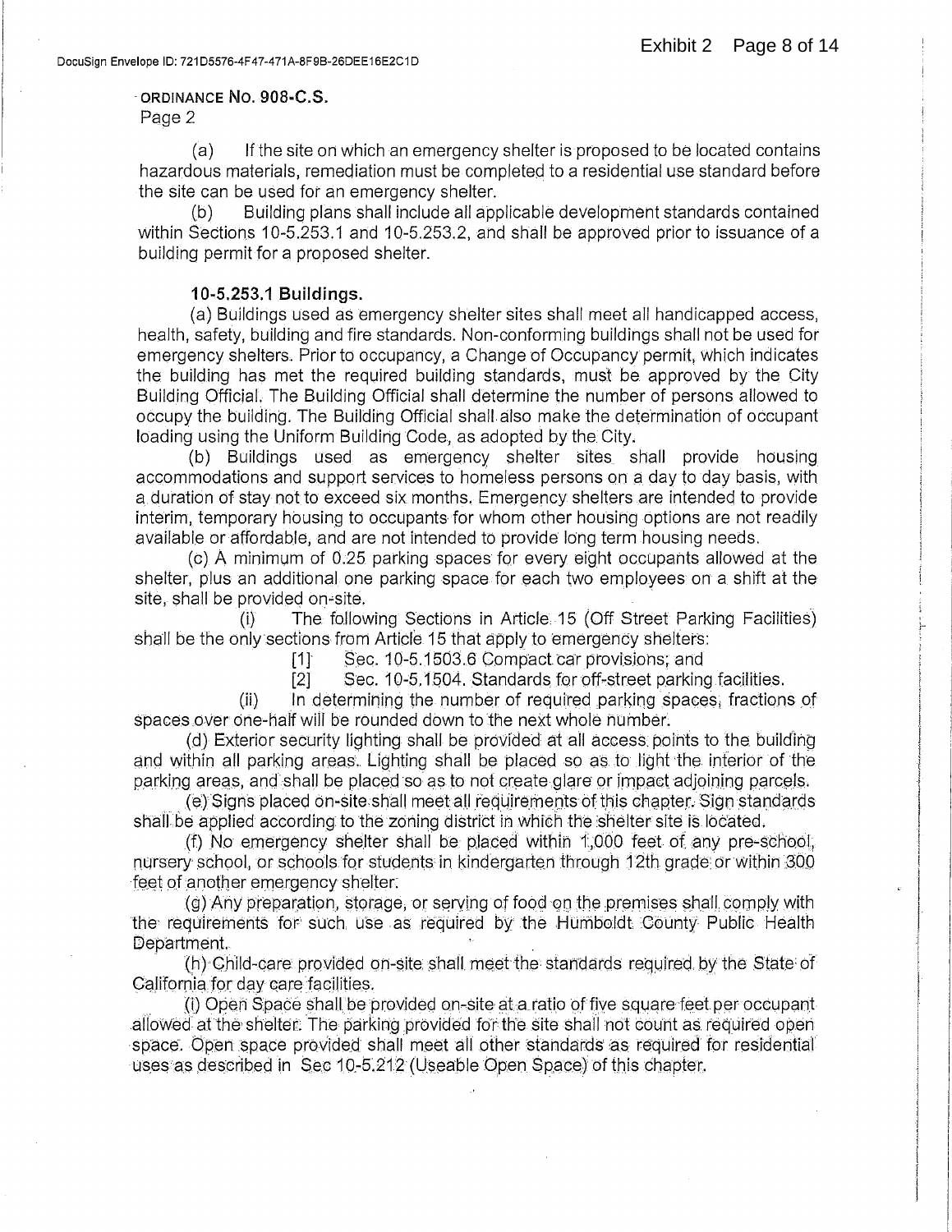# ORDINANCE NO. 908-C.S.

Page 3

(i) Storage areas, including garbage and recycling areas located exterior to the building, shall be screened with a six foot opaque barrier acceptable to the City.

### 10-5.253.2. Open Space.

(a) Open Space may be used as emergency shelter sites in order to provide housing accommodations and support services to homeless persons on a day to day basis, with a duration of stay not to exceed six months. Emergency shelters are intended to provide interim, temporary housing to occupants for whom other housing options are not readily available or affordable, and are not intended to provide long term housing needs.

(b) A minimum of 0.25 parking space for every eight occupants, plus an additional one parking space for each two employees on a shift at the shelter site, shall be provided on-site.

The following Sections in Article 15 (Off Street Parking Facilities)  $(i)$ shall be the only sections from Article 15 that apply to emergency shelters:

Sec. 10-5.1503.6 Compact car provisions; and  $[1]$ 

 $\lceil 2 \rceil$ Sec. 10-5.1504. Standards for off-street parking facilities.

In determining the number of required parking spaces, fractions of  $(ii)$ spaces over one-half will be rounded down to the next whole number.

(c) Exterior security lighting shall be provided at all access points to the site and within all parking areas. Lighting shall be placed so as to light the interior of the parking areas, and shall be placed so as to not create glare or impact adjoining parcels.

(d) Signs placed on-site shall meet all requirements of this chapter. Sign standards shall be applied according to the zoning district in which the shelter site is located.

(e) No emergency shelter shall be placed within 1,000 feet of any pre-school, nursery school, or schools for students in kindergarten through 12th grade or within 300 feet of another emergency shelter.

(f) Any preparation, storage, or serving of food on the premises shall comply with the requirements for such use as required by the Humboldt County Public Health Department.

(g) Child-care provided on-site shall meet the standards required by the State of California for day care facilities.

(h) Open Space shall be provided on-site at a ratio of five square feet per occupant allowed at the shelter. The number of occupants at the site shall be as determined by the City Building Official. The parking provided for the site shall not count as required open. space. Open space provided shall meet all other standards as required for residential uses as described in Sec. 10-5.212 (Useable Open Space) of this chapter.

(i) Storage areas, including garbage and recycling areas located at the site, shall be screened with a six foot opaque barrier acceptable to the City.

### Sec. 10-5.254. Shelter Operation.

(a) Shelter operators shall demonstrate the ability to meet the standards required for shelter operation.

(b) Methods of demonstrating this ability shall include but not be limited to demonstrating past experience in operating the type of shelter proposed, oversight by another organization with past experience in operating the same type of shelter proposed,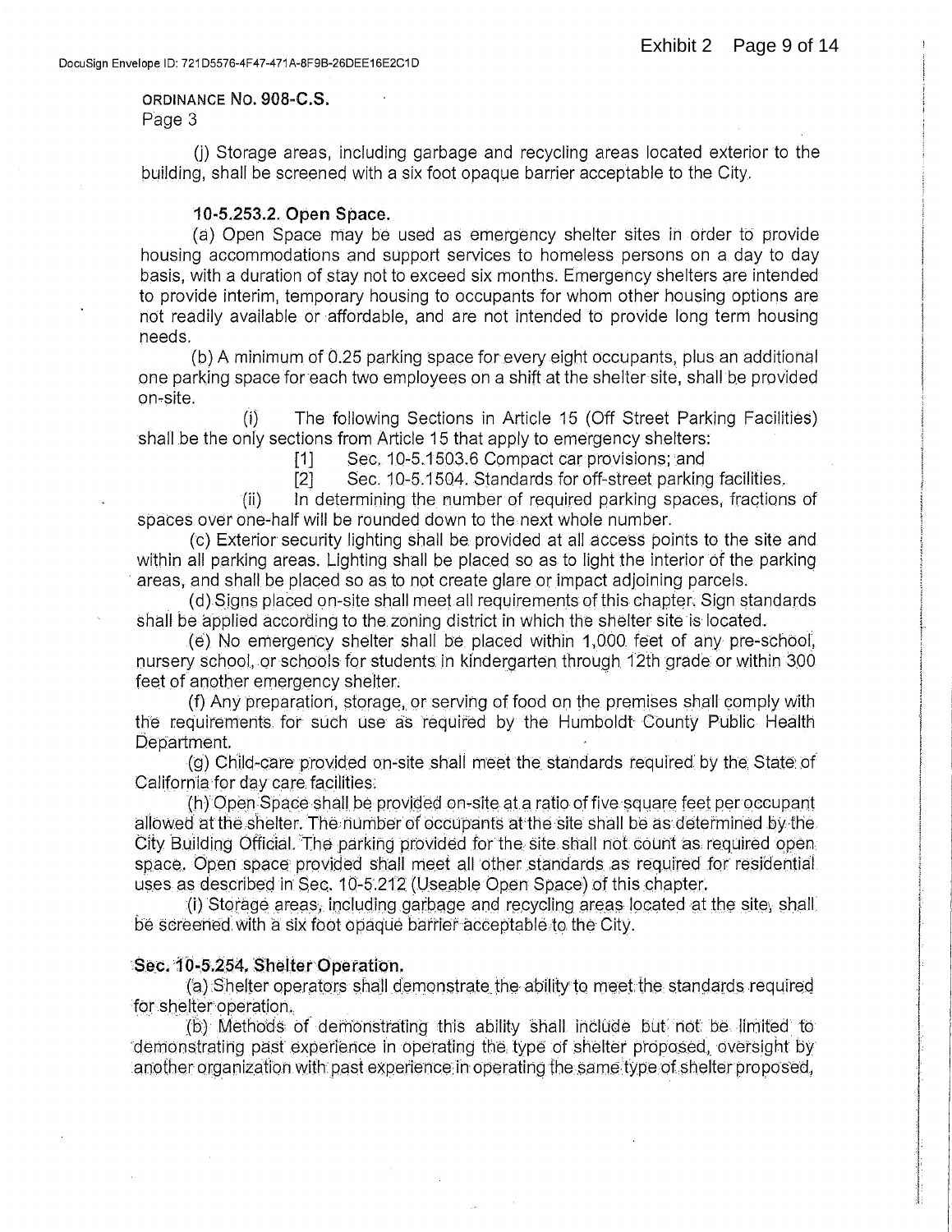### ORDINANCE NO. 908-C.S. Page 4

or the ability to obtain or otherwise meet the State requirements for operators of facilities for mentally disordered, handicapped persons, alcoholism or drug abuse facilities or for health/community care facilities.

(c) A minimum of one employee for every 30 occupants in the shelter must be onsite during the hours of operation of the shelter.

(d) Shelter operators shall provide a program which details the supervision of shelter occupants. The program shall include a means by which the surrounding neighborhood will be kept free from garbage, unattended or inoperable vehicles or other surplus items left by shelter occupants. All such items left on-site at the shelter shall be screened as approved by the City.

(e) Shelter operators shall ensure that the County Mental Health and Public Health Departments have access to the shelter site to provide direct services to the shelter occupants.

(f) Support services which maintain separate offices at the shelter site shall meet the parking standards for their particular use as required by this chapter. Support services which share office space with shelter office space will be counted with that space for the purpose of determining parking requirements.

(g) Shelter operators shall provide a program acceptable to the Eureka Police Department which addresses the need for the coordination of police services to the site and the surrounding neighborhood. The program submitted shall address the need for private security personnel supplied by the shelter operators.

(h) Shelter operations shall comply with the ambient noise levels established at the shelter site.

### Sec. 10-5.255. No Landford Tenant Relationship.

The occupancy of any Building or Open Space pursuant to this Chapter shall not. create a landlord tenant relationship between any individual at an emergency shelter/site. the City, or the Shelter operator.

PASSED, APPROVED AND ADOPTED by the City Council of the City of Eureka in the County of Humboldt, State of California, on the 1st day of December, 2020 by the following vote:

AYES: COUNCILMEMBERS CATELLANO. MESSNER. ARROYO. ALLISON. **BERGEL** NOES: **COUNCILMEMBERS** 

ABSENT: COUNCILMEMBERS

DocuSianed by: ∜afford Bergel, Mayor Pro Tem

THE ABOVE ORDINANCE WAS PRESENTED TO THE MAYOR on the Ith day of December , 2020, and hereby approved. DocuSigned by:

Susan Seaman

sezas agus 1846annan, Mayor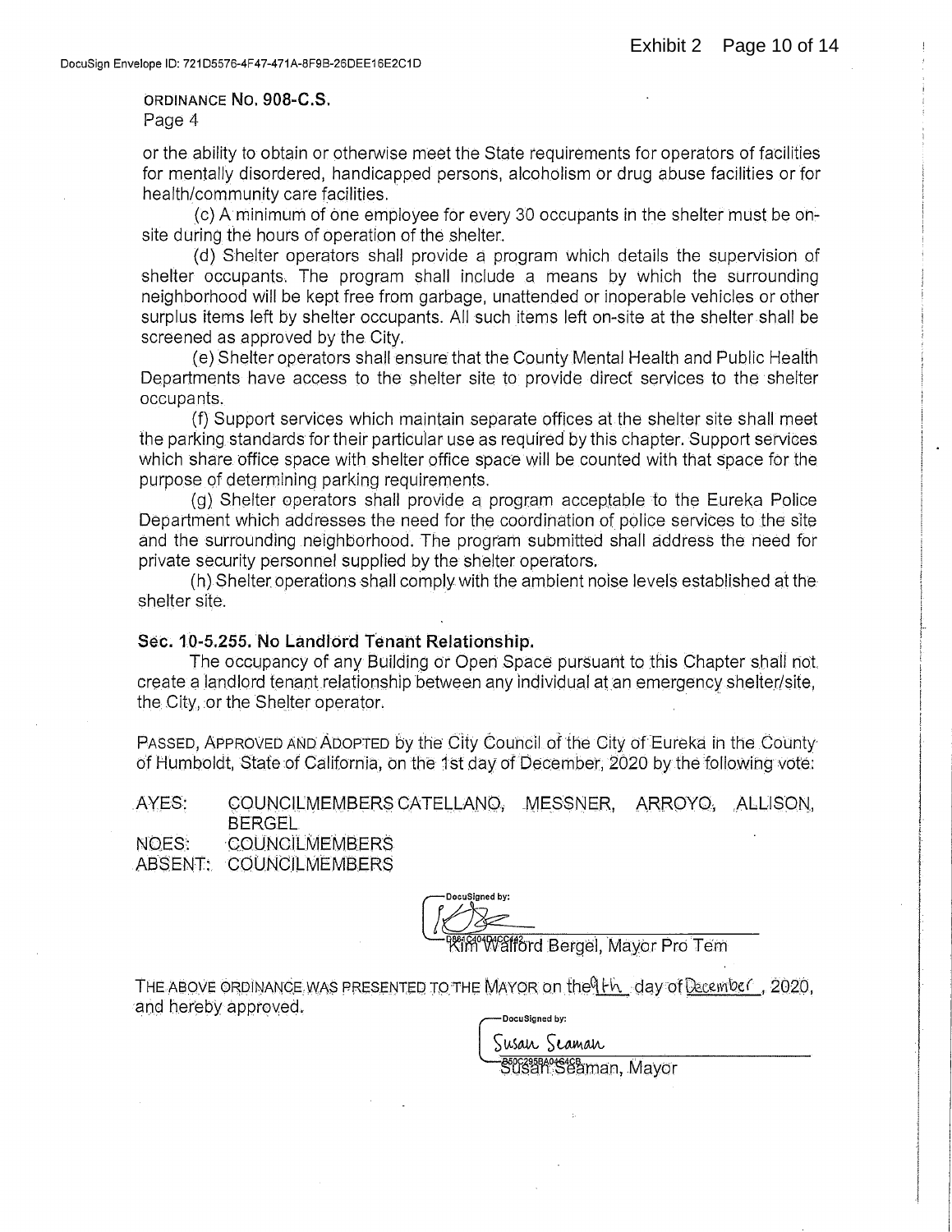ORDINANCE NO. 908-C.S. Page 5

Approved as to Administration:

-DocuSigned by: Miles Slattery

**Miles Slattery, City Manager** 

Approved as to form:

DocuSigned by: Robert N. Black

**Röber Black, City Attorney** 

THE ABOVE ORDINANCE WAS ATTESTED BY THE CITY CLERK OF THE CITY OF EUREKA ON the  $9 + b$ <br>day of <u>Qecember</u>, 2020.

DocuSigned by:

Pamela 1. Powell

Pamela J. Powell, City Clerk.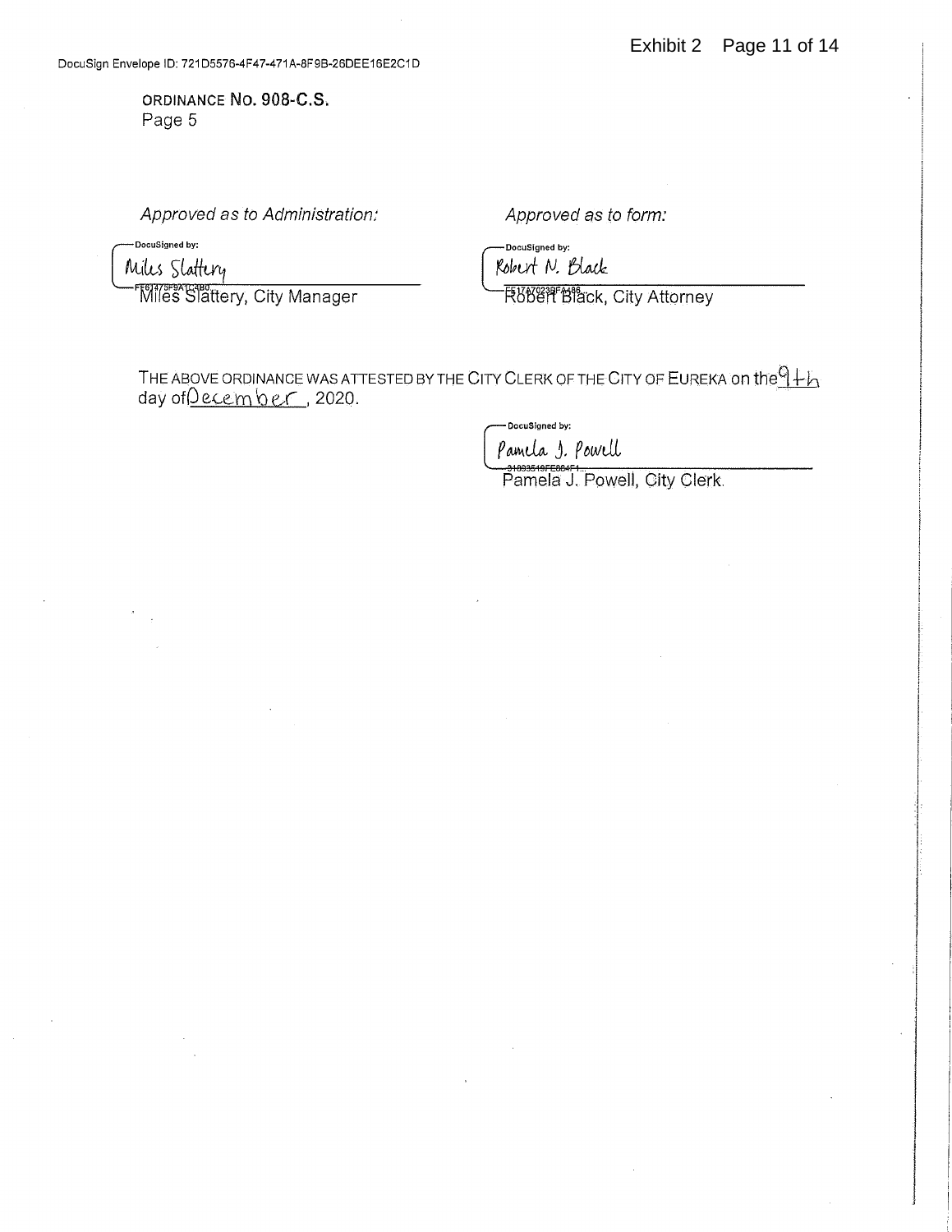**BILL NO. 991-C.S.** ORDINANCE No. 909-C.S.

### AN ORDINANCE OF THE CITY OF EUREKA AMENDING ORDINANCE 984-C.S. TO AMEND THE IMPLEMENTATION PLAN MAP (ZONING MAP) OF THE ADOPTED AND CERTIFIED LOCAL COASTAL PROGRAM TO CAUSE PARCEL 019-271-004 TO BE ZONED SERVICE COMMERCIAL (CS) AND TO ADD A QUALIFIED (Q) **COMBINING DISTRICT DESIGNATION.**

BE IT ORDAINED BY THE COUNCIL OF THE CITY OF EUREKA AS FOLLOWS:

### **Section 1. Amend Ordinance**

This ordinance amends ordinance 894-C.S., adopted by the City Council on January 21, 2020, to accept and incorporate the modifications certified by the California Coastal Commission on October 13, 2020 for the Crowley Site Local Coastal Program Amendment.

### Section 2. Declaration

The City Council of the City of Eureka does hereby find, declare and determine that the following reclassification of parcel 019-271-004, within the City of Eureka, from a Coastal Dependent Industrial (MC) zone district to a Service Commercial (CS) zone district, with the addition of a Qualified (Q) combining district, consistent with the proposed Mixed-Use Limited land use plan designation, was duly initiated, that notice of hearing thereon was duly given and published, that public hearings thereon were duly held by the Planning Commission and the City Council and that public necessity and convenience and the general welfare require that the following amendment to the Implementation Plan map (zoning map) be made.

### Section 3. Zoning Change

The Implementation Plan map (zoning map) of the City of Eureka is hereby amended to reclassify parcel 019-271-004, within the City of Eureka, from a Coastal Dependent Industrial (MC) zone district to a Service Commercial (CS) zone district, with the addition of a Qualified (Q) combining district, consistent with the proposed General Service. Commercial land use plan designation. The Qualified (Q) allows the following uses and provides the following limitations:

Principally Permitted Uses:

- $\bullet$  Emergency shelters pursuant to Article 2.5.
- Multi-family/multi-unit single-story residential uses permitted under permitted uses in the RM Districts, for not more than 40 individual persons.
- Public utility and public service infrastructure.
- Temporary/seasonal uses, such as Christmas Tree lots.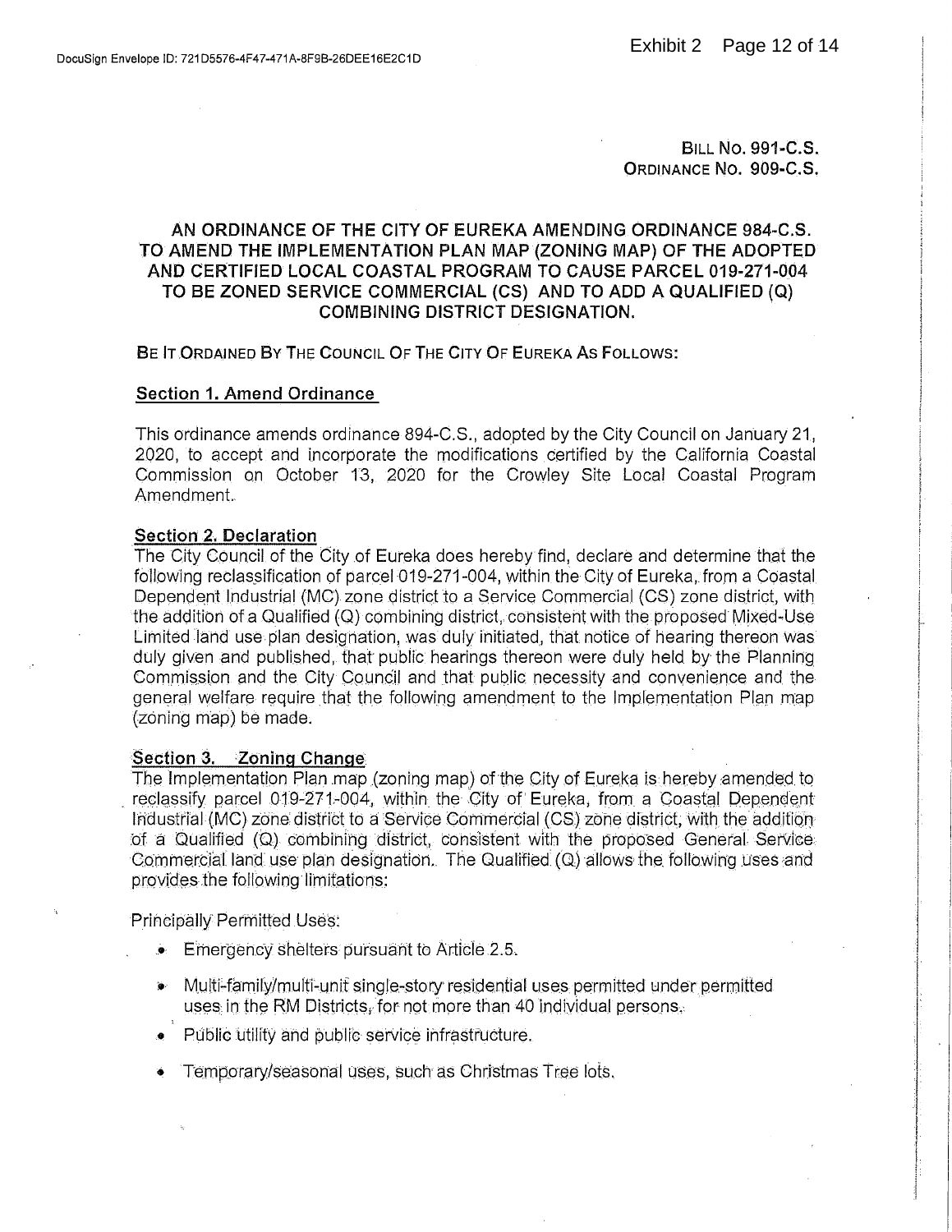# ORDINANCE NO. 909-C.S.

Page 2

- Towers and other support structures, commercial satellite dishes, antennas, and equipment buildings necessary for the specific facility subject to the provisions of Article 31 (Wireless Telecommunication Facilities)
- Wireless telecommunication facilities located more than 150 feet from an R District, subject to wireless telecommunication facility permit issued pursuant to Article 31 of this chapter (Wireless Telecommunication Facilities).

Life safety and natural hazard limitations on the permitted uses include, but are not limited to, the following:

- All structures will comply with the Flood Hazard Area Regulations contained in the Eureka Municipal Code and shall be designed to minimize flood risk over the anticipated life of the development taking into account current best available science (at the time of application for development) on projected sea level rise, including minimizing impacts to the development itself and impacts of the development on the surrounding area.
- Structures will be designed and constructed to allow relocation or removal and permitted for a limited term taking into account increasing flood hazard risk with predicted sea level rise.
- Prior to commencement of any use, including future uses, the owner/manager of each use will develop a Tsunami Evacuation Plan, and implement and enforce the Tsunami Evacuation Plan for the life of the use. The Tsunami Evacuation Plan must be approved by the City of Eureka, and a copy of the approved Tsunami Evacuation Plan, and any new or updated Evacuation Plans must be provided to any and all tenants and employees on the site of the use, and to the Development Services Department.
- The site shall be limited to one principally permitted use at a time except that buried public utilities and buried public service infrastructure may be allowed in combination with other principally permitted uses.
- Prior to commencement of construction of any use that involves ground  $\bullet$ disturbance, a soil and groundwater management plan shall be prepared for construction activities to manage soil and groundwater handling and disposal and evaluate worker protection. Any future residential use of the site shall be designed to prevent future residents from coming into contact with and experiencing any adverse impacts caused by potential subsurface contamination such as by capping of the development footprint.
- Coastal development permit applications shall include a project-specific reducedbuffer analysis consistent with LUP Policy 6.A.19 and Coastal Zoning Code §10-5.2942.15.